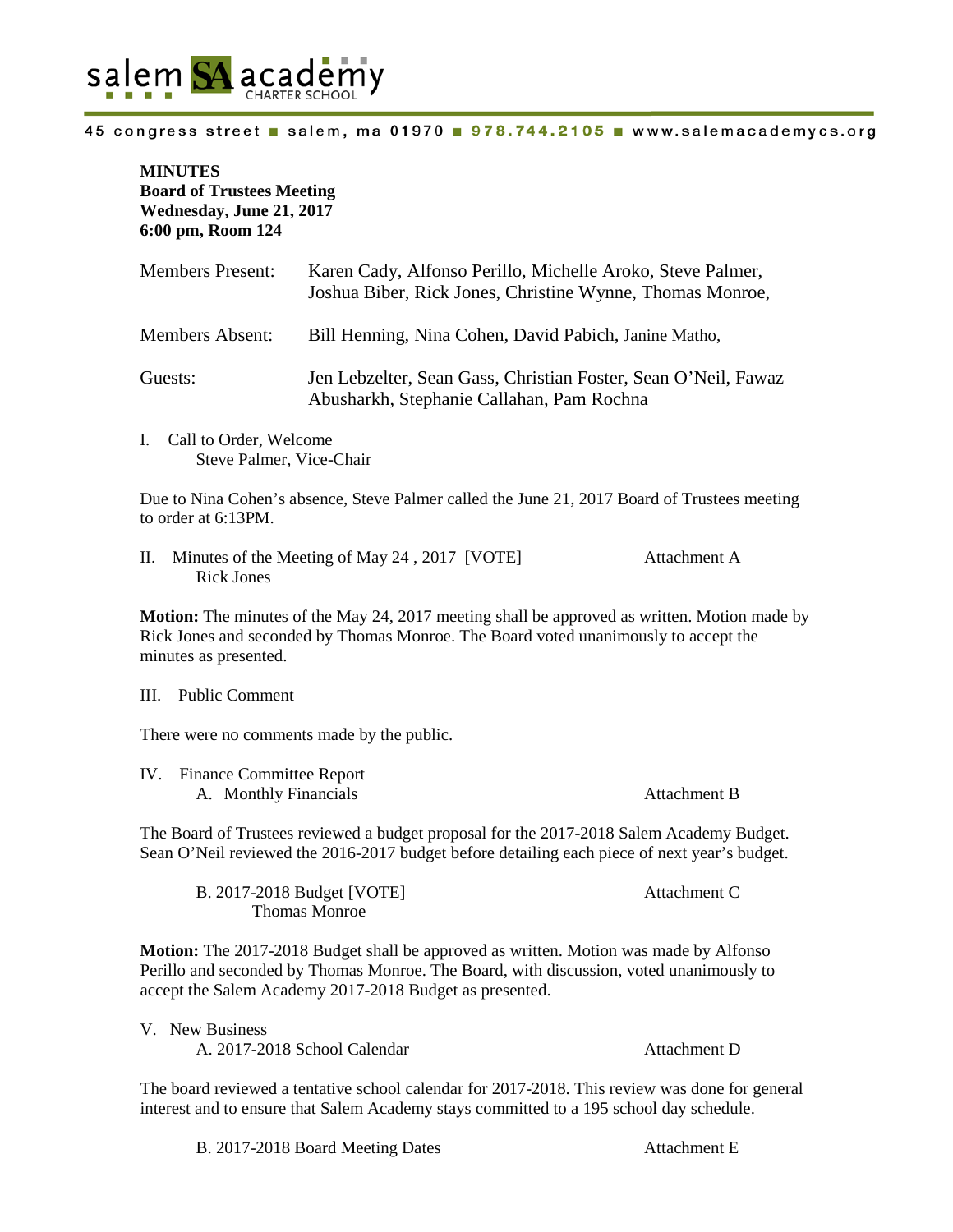

## 45 congress street salem, ma 01970 978.744.2105 www.salemacademycs.org

Sean O'Neil shared the tentative dates for all 2017-2018 Board meetings. The Board stated that they preferred the fourth Wednesday of each month.

**Motion:** The Board Meeting Dates for the 2017-2018 school year shall be approved as presented. Motion was made by Alfonso Perillo and seconded by Rick Jones. The Board voted unanimously to accept the schedule Board Meeting Schedule (fourth Wednesday of each month) as presented.

VI. Head of School Report **Attachment F** Stephanie Callahan / Sean Gass

Stephanie Callahan presented the Head of School Report. Highlights included:

- a. Grades close on 6/26/2017.
- b. A summary of graduation night. It was a huge success.
- c. Both the upper and lower school are in the midst of hiring.

VII. Executive Director Report Attachment G Sean O'Neil

Sean O'Neil presented the Executive Director Report. He took a bit of a lighter approach to this month's Executive Report and gave the Board a little insight into the day in the life of an Executive Director.

Additionally, Stephanie Callahan reported that on June 21, a camera crew came to Salem Academy to film a short film on Safe and Supportive Skills.

VIII. Short Reports

A. SFC Report Pam Rochna

Pam Rochna gave the SFC Report to the Board of Trustees. She noted the following:

- a. The 3.8 brunch is coming up as are Salem Academy's slew of end of year events.
- b. The SFC is also donating \$1000 to the gym fundraising efforts.
- c. Additionally, the SFC gave out the Rachel Hunt Scholarship award to Sia Linda-Lebbie, Salem Academy's valedictorian.
	- C. Development Committee Christine Wynne

Christine Wynne summarized the Development Committee's last meeting.

- a. The Development will be hosting a Coffee Connection, an opportunity for Kathy Egmont to meet members of the community, on Tuesday, October  $17<sup>th</sup>$ .
- b. Event planning for the opening of the gymnasium.
- c. Creation of an alumni association.
	- D. HR Committee Karen Cady

There was no meeting this past month and thus, no HR Committee report.

E. Facilities Committee David Pabich

Sean O'Neil presented the Facilities Committee report. The Albright Arts Center has been a huge success. Many events have already been successfully put on in the stage and arts classrooms.